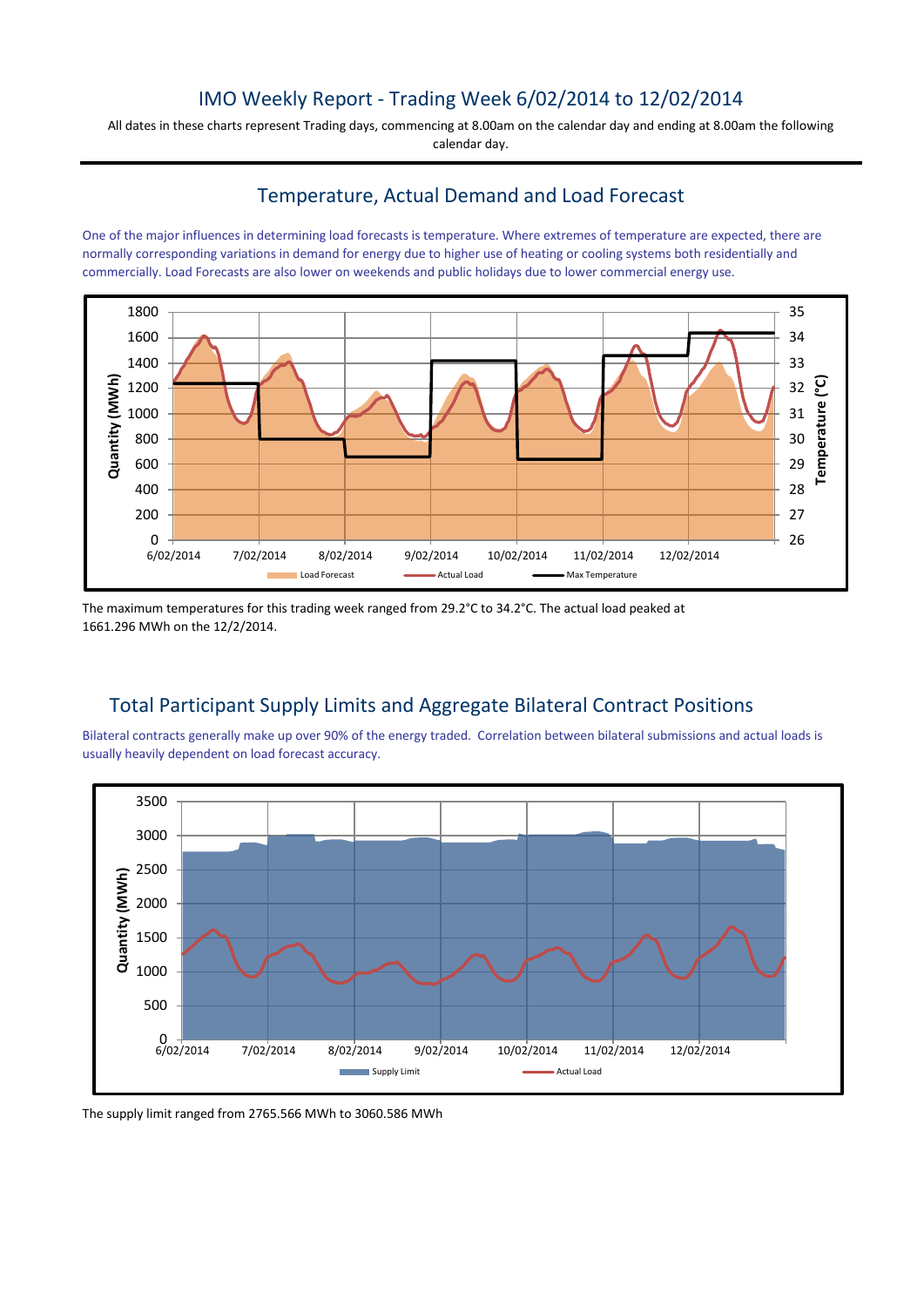#### Net Balancing Market Trades

Bilateral contracts and STEM trading are generally based on the forecast energy requirements of Participants. When the forecast requirements are higher or lower than the actual requirements for a day, this Market energy must be bought and sold in the balancing mechanism. This graph shows the estimated net balancing trades.



The majority of the balancing activity this week occurred within Balancing Supply. The maximum balancing demand for the week reached 194.969 MWh on the 23/4/2014. The maximum balancing supply for the week reached -325.6 MWh on the 21/4/2012.

# Total Traded Energy

This chart represents a comparison between the total net energy that is traded in Bilateral Contracts, the STEM and the balancing mechanism. Balancing Supply represents cases in which the total contract position is greater than the demand and customers must supply energy back to balancing. Balancing Demand represents cases in which the total contract position is less than the demand and customers must purchase energy from balancing.



Total balancing supply equalled -18323.877 MWh whereas total balancing demand equalled 7158.706 MWh. The Total STEM Traded quantity was 14939.346 MWh, with the STEM Clearing Quantity ranging between 13.202 MWh and 82.717 MWh.